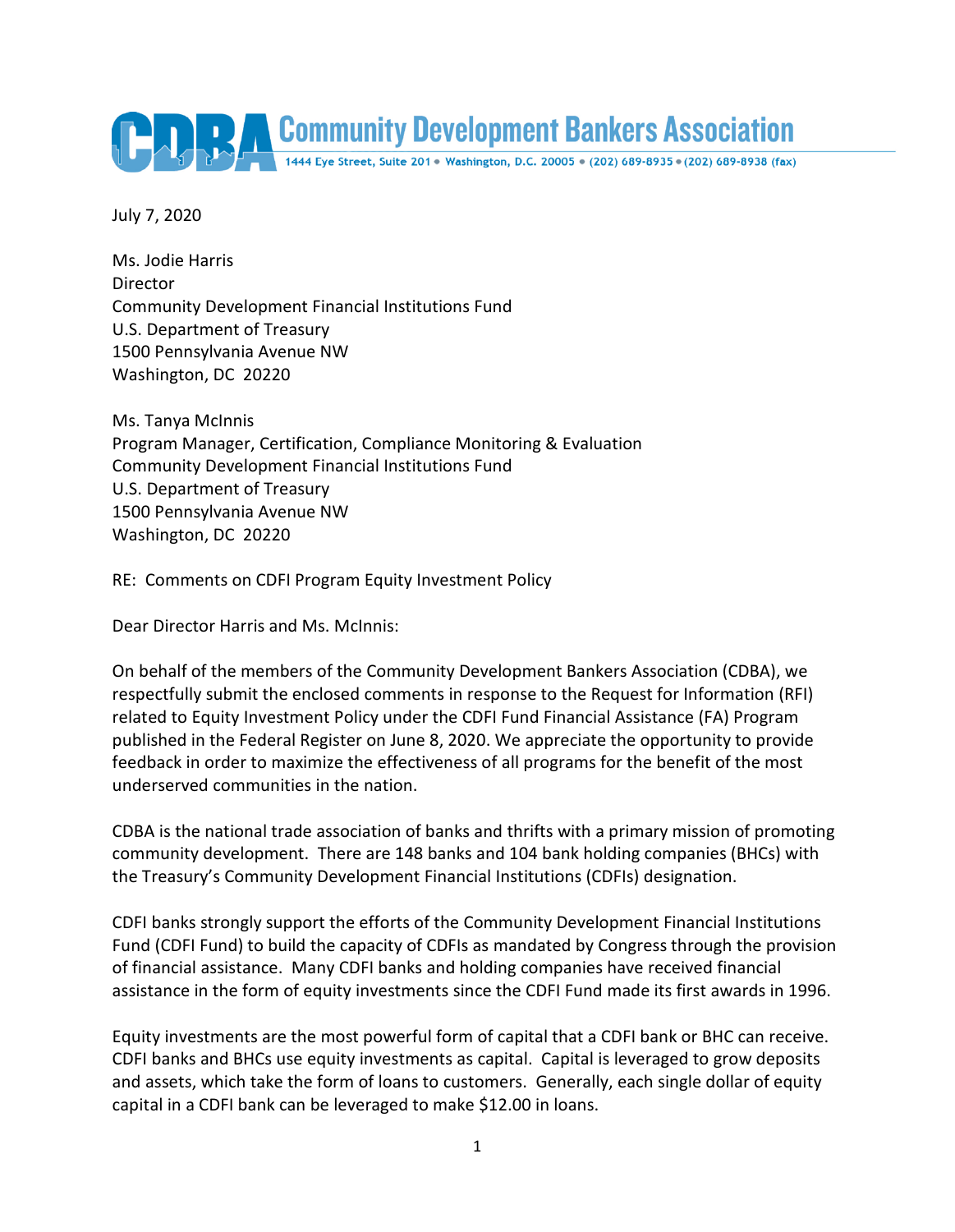Long-term, patient equity capital from partners like the CDFI Fund, which are interested in mission and impact (rather than financial return), empowers many CDFI banks' to focus on serving the underserved instead of maximizing shareholder profit. The equity capital provided by the CDFI Fund has a direct and catalytic effect on CDFI bank ability to focus on long-term stakeholders and community verses shareholder gain.

Requiring a CDFI bank or BHC to repurchase or redeem an equity investment would have a highly negative impact on both the institution and its community. The purpose of the CDFI Fund is to build the capacity of CDFIs and empower them to increase provision of products and services. In order to provide patient capital to borrowers, CDFIs need patient investors. CDBA strongly believes requiring repurchase or redemption of equity investments is in direct conflict with the CDFI Fund's authorizing statute. Such a policy would not build CDFI banks – it would destabilize and potentially destroy them. **Such an act would be comparable to asking a nonprofit CDFI to surrender and repay grants received in past years**. Likewise, such an action would destabilize the communities the CDFI Fund is supposed to be helping. We strongly urge you to abandon this potentially destructive idea.

CDBA has serious concerns about the implications of the questions posed in the RFI. Even the suggestion of requiring CDFI Banks to buy back equity invested by the CDFI Fund creates uncertainty. It has the potential to threaten the financial stability and mission-driven growth prospects of several longstanding, deep-mission CDFI banks in our membership. The RFI has created great concern, which is exacerbated by the economic and social uncertainty facing our country. CDFIs have been our financial first responders and committed equity capital continues to be instrumental to advancing the mission and purpose of CDFIs, especially to our member banks where equity investments are the most critical and hardest to obtain capital injections.

### PURPOSE OF THE CDFI FUND

In creating the CDFI Fund, Congress explicitly recognized the effectiveness of CDFIs in meeting the credit and financial service needs of these underserved communities.

In 12 USC 4701(b), Congress states that the purpose of the CDFI Fund was *"to promote economic revitalization and community development through investment in and assistance to community development financial institutions."* With the Conference Report and related Committee Reports, Congress expressly recognized the diversity of CDFI types and the difference in forms of capital needed by each business model. As such, the authorizing statute gave the CDFI Fund great flexibility to provide *"financial assistance through equity investments, deposits, credit union shares, loans, and grants."* Congress provided strong direction that the CDFI Fund's role was to build the capacity of the industry and empower CDFIs to serve and improve the well-being of their communities.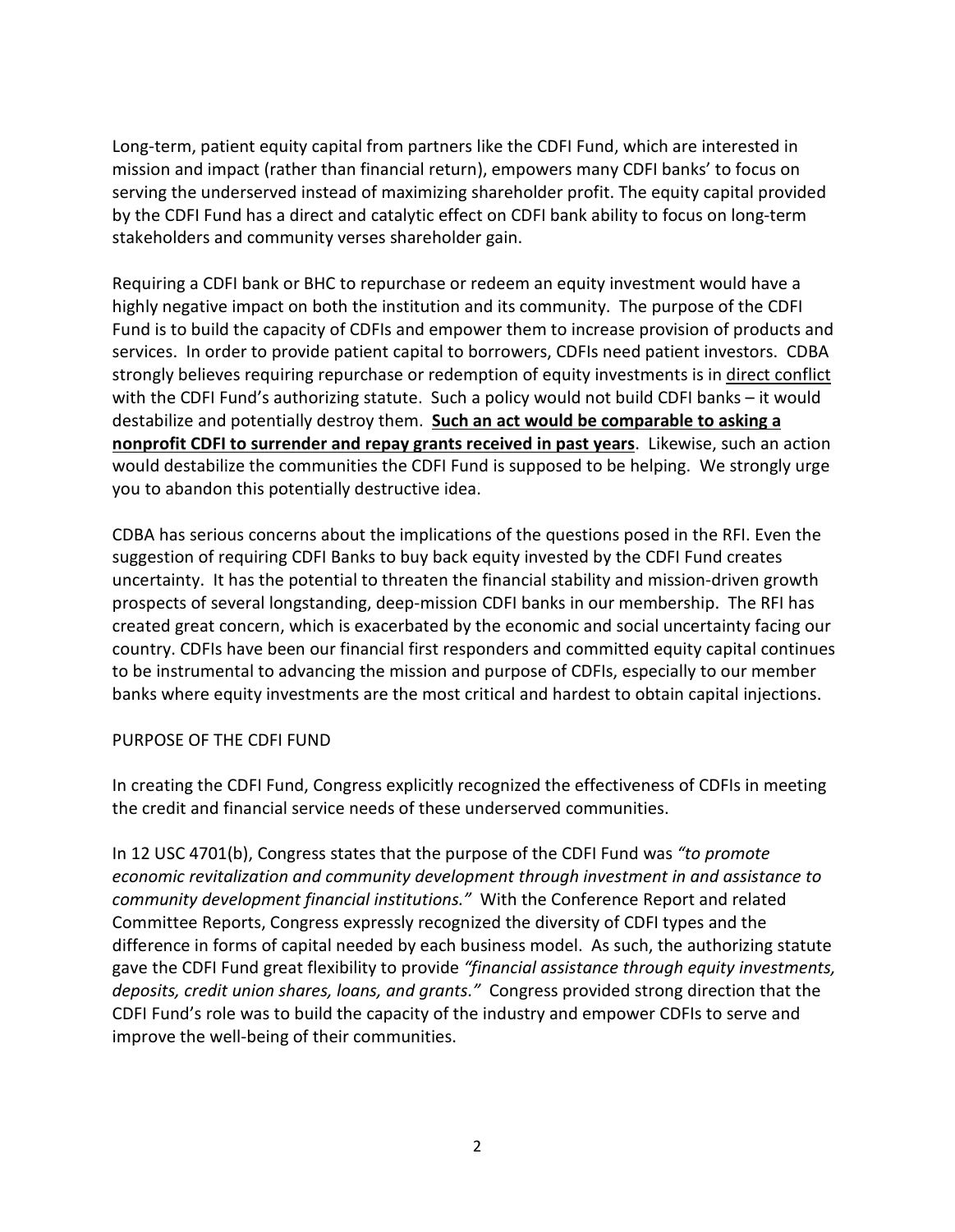### APPLICATION OMISSION

In recent years, CDBA has been troubled that the CDFI Fund no longer gives for-profit CDFIs the option to receive equity investments under the FA Program. Specifically, in the FA application and in AMIS, the CDFI Fund has removed the option to select equity investments. Furthermore, it has substantially removed all references to this option in guidance materials. We believe this omission is in direct conflict with the CDFI Fund's authorizing statute, which specifically states that equity investment is an eligible form of assistance.

### WHY EQUITY KEEPS MORE MONEY IN COMMUNITIES

Each dollar of capital in a CDFI bank can leverage 12-times that amount in deposits to support lending in the community. The non-taxable status of equity investments make it an effective tool for maximizing resources dedicated toward mission. Prior to the Tax Cuts and Jobs Act of 2017, the corporate tax rate was a whopping 38.9%. Thus, if the CDFI Fund (the CDFI Fund) provided \$1 million in financial assistance as a grant, the CDFI bank only realized \$610,000 after taxes. That new capital would have leveraged just \$7.32 million to support lending. However, if that same \$1 million is provided as an equity investment, the CDFI bank will pay no taxes and the equity will be leveraged to support \$12 million in loans. Therefore, the difference in leveraged lending between a \$1 million grant and a \$1 million equity investment would have been \$4.68 million, making the preference of equity over grants exceptionally clear.

Today, providing FA as a non-taxable equity investment still injects more money into the CDFI and the community. Since the 2017 tax act, corporate tax rates are approximately 21%, thus reducing the taxes a CDFI bank pays on a grant, but still unnecessarily siphoning off valuable resources that are best spent in low-income communities.

# MATCHING FUNDS

We are frustrated by the CDFI Fund's practice of limiting awards to grants if an awardee pledges retained earnings as a match. In the early years of the CDFI Fund, it demonstrated flexibility and allowed CDFI banks and BHCs to use retained earnings to match either a grant or equity investment. The statute requires FA be provided in a form that is "comparable in form and value" to the matching funds. No reasonable policy explanation has been provided to justify why a grant would be considered more comparable in form and value to retained earnings than an equity investment. No opportunity for public comment on this matter has ever been provided. We urge you to return to the CDFI Fund's original practice. We believe the CDFI Fund's current practice undermines Congressional intent, while inequitably limiting the benefits of CDFI certification to an entire (dedicated and effective) sector of the CDFI industry.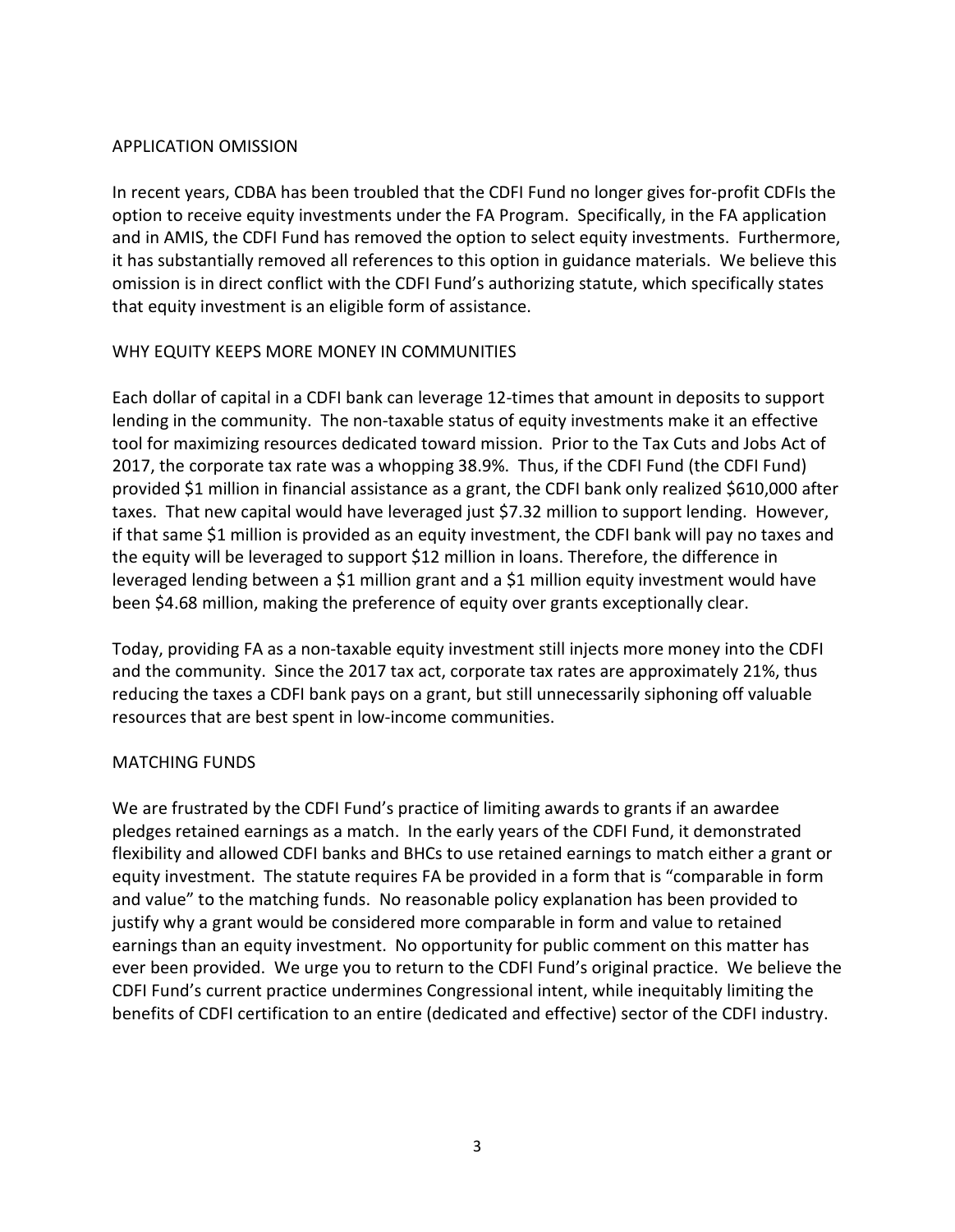### GENERAL QUESTIONS ON CDFI BANK AND BANK HOLDING COMPANY EQUITY

The capitalization strategies of CDFI banks focus on raising capital – not decreasing capital. CDFI banks have an average size of \$441 million in total assets, and are generally privately held (versus publicly traded). With a few notable exceptions, CDFI banks' capital is illiquid, meaning banks do not generate sufficient returns to buy out investors' equity holdings and there are not buyers readily available for existing equity investment shares.

Most CDFI banks do not have strategies for redeeming and repurchasing equity from shareholders. While investors in small banks often get a return "*on* their investment, (dividends)" rarely do they get a return "*of* their investment (principal)." This is a structural challenge common to small banks (CDFIs and non-CDFIs alike), as small banks are generally not large or profitable enough to access public markets and thus do not have a regular mechanism for valuation. (While a very small number of larger CDFI banks have reached a level of scale that they can regularly pay dividends, and an even smaller subset have achieved a modest capacity to provide liquidity to a limited number of investors, the vast majority have not.) Among privately held institutions, the value of the shares are only determined irregularly by an independent third party (e.g. auditor), and are most commonly valued at book value.

The impact of requiring a CDFI bank or BHC to repurchase or redeem an equity investment would be potentially devastating -- to both the institution and its community. Such an action could threaten its financial viability. At a minimum, it will require a CDFI bank to reduce its balance sheet and lending to match its reduced capital. In the end, the real risk is to the community, small businesses and customers that depend on the CDFI banks to support them.

### CDFI FUND CONTROL RESTRICTION

The Riegle Act requires that the CDFI Fund may not own more than fifty percent (50%) equity in a CDFI. Thus, the CDFI Fund should develop internal policies to ensure that it does not provide equity investments in excess of such amount at the time of making an award. Most CDFI banks and BHCs keep track of the percent of equity controlled by individual shareholders on an ongoing basis. Thus, they can provide accurate information on the share of stock the CDFI Fund will own at the time of application and before disbursement. If the CDFI Fund inadvertently exceeds its statutory limit, it should consider the options outlined below. The CDFI Fund should not penalize a CDFI if the CDFI Fund's actions resulted in holding more than a 50% interest in the CDFI.

The RFI asks whether the CDFI Fund should require redemption or repurchase of shares. As discussed above, such an action could have dire consequences for CDFI banks and the communities they serve. Alternatively, the RFI suggests requiring a CDFI bank or bank holding company to dilute its shares to decrease the percentage held by the CDFI Fund. We note that such a solution is only feasible if there are other investors willing to buy the newly issued stock at the time of dilution. In the absence of that market, a CDFI bank that is required to dilute its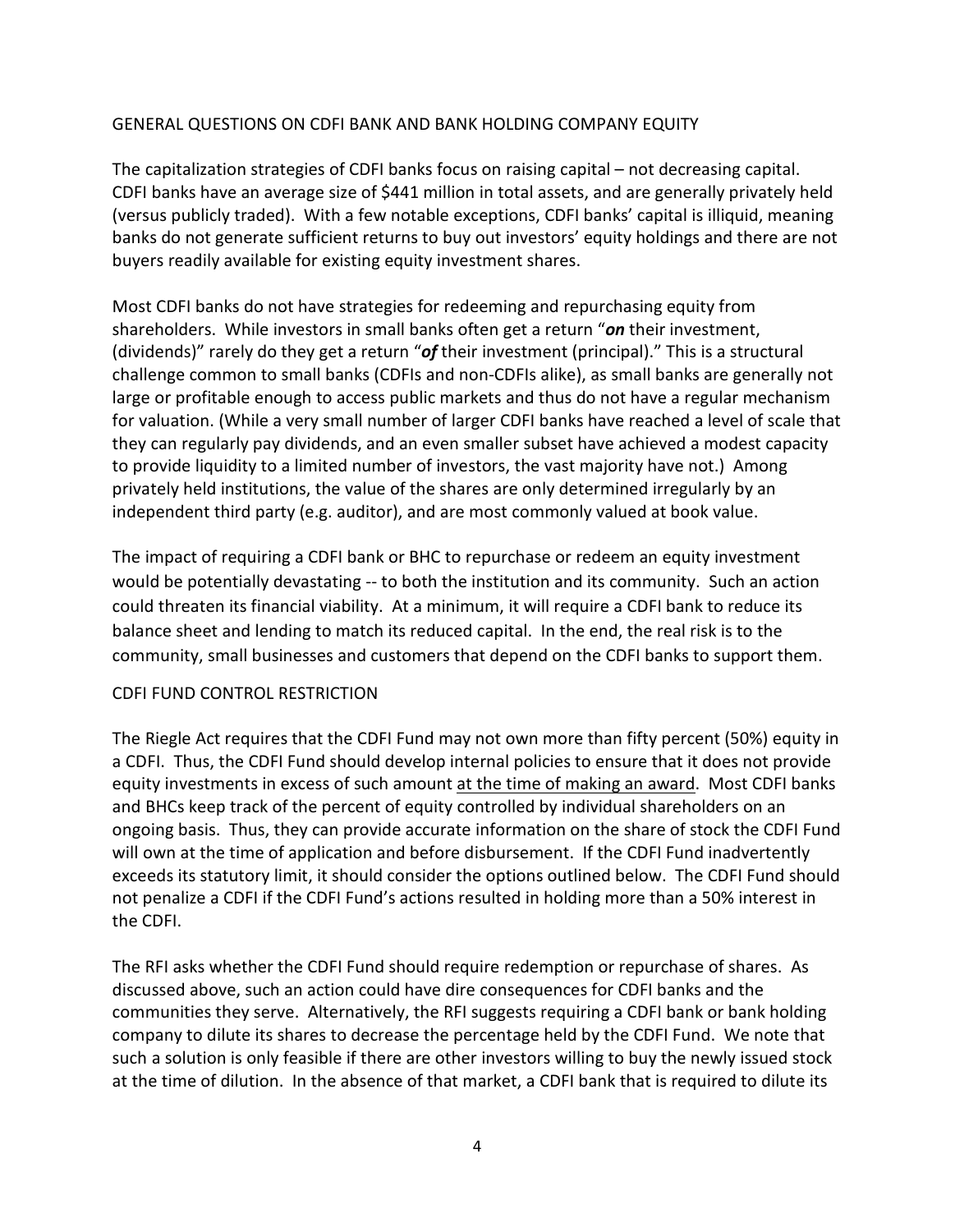shares risks damaging its credibility with existing and potential private investors. We think this strategy is both harmful and impractical.

# CDFI FUND INVESTMENT EXIT STRATEGY

As noted above, requiring a CDFI bank or BHC to repurchase or redeem an equity investment would have a highly negative impact on both the institution and its community. This concept runs counter to the purpose of the CDFI Fund to build the capacity of CDFIs. It also threatens to erase much of the progress toward building the CDFI bank sector that the CDFI Fund has accomplished since its enactment. Furthermore, we strongly believe requiring repurchase or redemption of equity investments is in direct conflict with the CDFI Fund's authorizing statute. Such a policy will both destabilize and potentially destroy CDFI banks and the communities they serve.

In developing an equity strategy and exit strategy, the primary consideration of the CDFI Fund should be remembering its Congressionally mandated purpose. As noted above, Congress stated that the purpose of the CDFI Fund was *"to promote economic revitalization and community development through investment in and assistance to community development financial institutions."* Congress directed the CDFI Fund to build the capacity of the industry so that CDFIs can address the needs in their communities. Congress intended to build institutions and communities – not destabilize them.

As noted, CDFI banks and BHCs have capital liquidity options ranging from "zero" to "extremely limited." Thus, there is no way to characterize a "typical exit" as exits are far from typical. Generally, CDFI banks and BHCs have very few sources for new capital.

We believe the CDFI Fund should maintain its commitment to the work of CDFI banks by continuing to be a patient investor, as envisioned by Congress at the creation of the CDFI Fund. Given the CDFI Fund's lack of desire to continue as a patient investor, we urge that you adopt a "no harm" policy whereby you allow the stock or holdings to be transferred for zero, or a de minimus, consideration to one (or more) of the parties outlined below at the choosing of the CDFI bank or BHC:

- (1) A mission-aligned nonprofit affiliate of the bank or BHC;
- (2) A mission-aligned nonprofit that is not affiliated but is selected by the bank or BHC; or
- (3) The CDFI bank or BHC itself

Maintaining the mission focus on CDFI banks is critically important to ensuring the institution can maintain a focus on low-income communities. Thus, we believe these are the only reasonable exit strategies given the CDFI Fund's congressionally mandated purpose. Such transfers could occur at the end of the three-year Assistance Agreement compliance period. To be noted, each of these options will need to be more fully developed. For example, ensuring the amount of the holdings will not trigger the new owner to become a bank holding company.